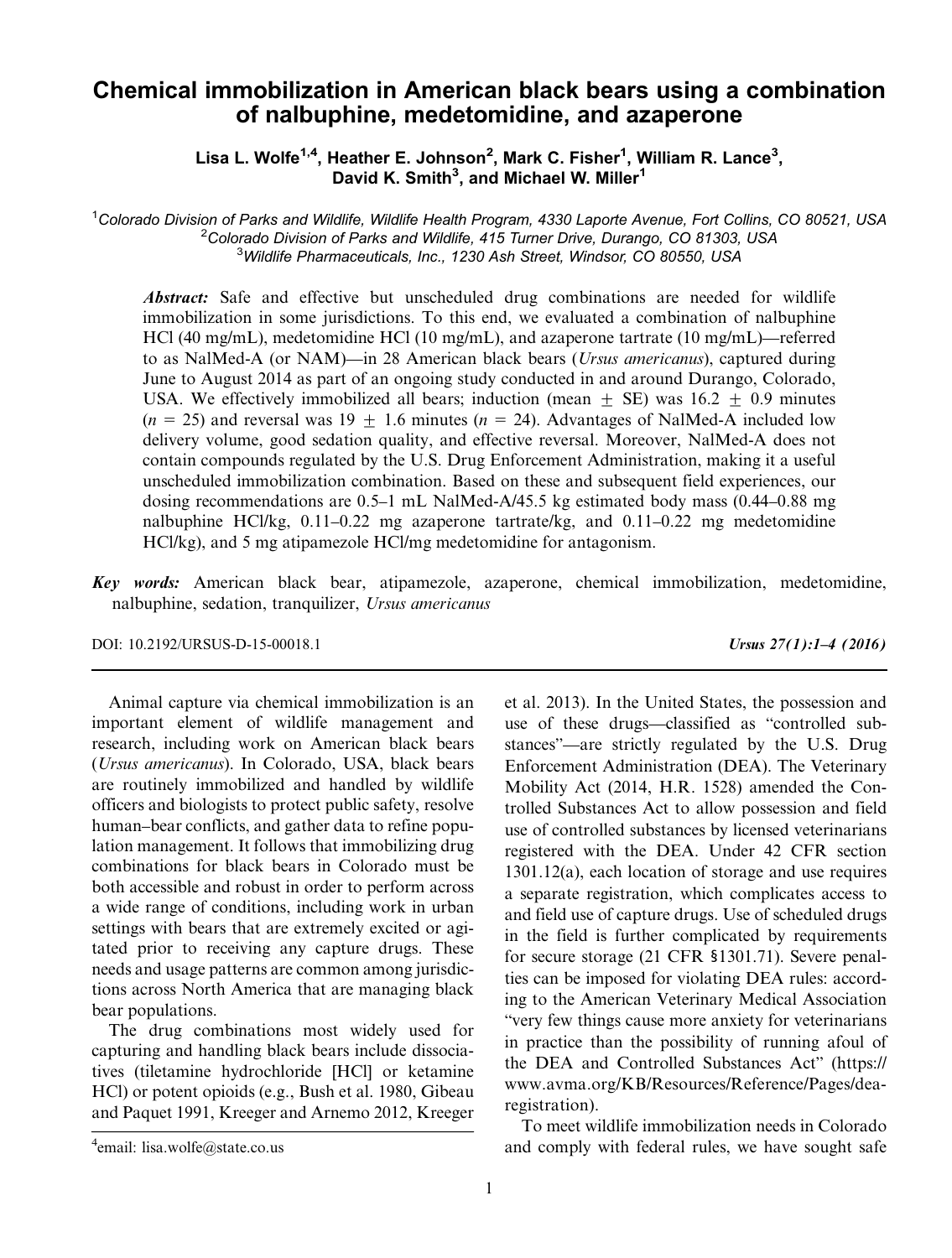and effective but unscheduled alternative drug combinations for wildlife work (Wolfe et al. 2014a, b). A combination of butorphanol tartrate, azaperone tartrate, and medetomidine HCl (BAM; Wildlife Pharmaceuticals Inc., Fort Collins, Colorado, USA) has been used to immobilize black bears throughout Colorado in urban and exurban settings (Wolfe et al. 2008 and unpublished data). Although its scheduling is lower than that of more potent opioids (Schedule CII) or dissociatives (CIII), butorphanol is a scheduled (CIV) drug and consequently BAM is still subject to DEA oversight.

We recently described a novel combination of nalbuphine HCl, medetomidine HCl, and azaperone tartrate (NalMed-A; Wolfe et al. 2014b) that was not subject to DEA regulations but otherwise showed attributes similar to BAM, including safety, efficacy, rapid antagonism, and small-volume delivery. Nalbuphine—an opiate κ agonist/μ antagonist—has pharmacological properties similar to butorphanol and produces mild analgesia and sedation with relatively few potential adverse effects (KuKanich and Wiese 2015). However, unlike butorphanol and the more potent opioids, abuse potential with nalbuphine appears quite low and consequently this opioid is not scheduled by the DEA (USDEA 2013). Medetomidine is a potent  $\alpha_2$  adrenoceptor agonist with sedative and analgesic properties antagonized by atipamezole (Jalanka and Roeken 1990). Medetomidine provides smooth induction and good muscle relaxation (Jalanka and Roeken 1990) that can be potentiated by the effects of opioids such as nalbuphine and butorphanol (Wolfe et al. 2008, 2014b). Azaperone—a butyrophenone—is a short-acting neuroleptic sedative that has been used to reduce stress from capture and handling in a number of species and can be used in combination with other drugs to synergize effective chemical immobilization (Colly 1992, Ebedes 1992). In addition to the simplified storage and use requirements for this drug combination, the components of NalMed-A are likely metabolized rapidly after recovery. A default withdrawal period of 30 days has been used for BAM; however, recent laboratory analyses did not detect butorphanol, azaperone, medetomidine, or atipamezole in liver or muscle of white-tailed deer (Odocoileus virginianus) after 11 days (W.R. Lance, unpublished data). A similar withdrawal time would be expected with NalMed-A.

To further our efforts to identify broadly useful, wildlife-immobilizing drug combinations that are safe and effective but unscheduled, we evaluated the field use of NalMed-A for chemical immobilization in black bears.

#### Methods

During June to August 2014, we immobilized 25 adult, free-ranging black bears (17 M, 8 F) as part of an ongoing study (Johnson et al. 2011; Colorado Division of Parks and Wildlife Animal Care and Use Committee file no. 01-2011) conducted in and around the town of Durango, Colorado, USA (elevation approx. 2,000 m above sea level), as well as 3 bears that were being relocated or euthanized as a result of human conflict.

The NalMed-A components were premixed in a single vial for ease of field use. The NalMed-A solution had final concentrations of 40 mg nalbuphine HCl/ mL, 10 mg azaperone tartrate/mL, and 10 mg medetomidine HCl/mL. We initially extrapolated dosing from previous experience with BAM in  $>200$  black bears (Wolfe et al. 2008 and unpublished data) and therefore used 1 mL NalMed-A/45.5 kg body mass for estimated dosages of 0.88 mg nalbuphine HCl/ kg, 0.22 mg azaperone tartrate/kg, and 0.22 mg medetomidine HCl/kg.

We captured 23 research bears in cage traps and delivered drugs via intramuscular injection with a pole syringe (DAN-INJECT, Børkop, Denmark); 2 of the conflict bears were captured in culvert traps, and the remaining 3 bears were darted with  $CO<sub>2</sub>$ powered rifles (DAN-INJECT). We avoided injection placement in fat pads to insure consistent drug absorption. We visually estimated body mass for dosing, and we then weighed immobilized animals using a suspended scale to calculate actual dosages used. We measured induction as the time lapsed from NalMed-A injection until sternal recumbency or head down and unresponsive to stimuli (i.e., when we considered the bear as safe to handle).

Once the animal was immobilized, we took studyspecific biometrics, blood via femoral venopuncture, and one or more sets of vital signs. We measured heart rate with a pulse oximeter (SurgiVet V3402; Smiths Medical PM, Inc., Waukesha, Wisconsin, USA) or via cardiac auscultation with a stethoscope. We measured respiration by observation of chest movement. We measured rectal temperature with a digital thermometer (FlashCheck; DeltaTrak, Pleasanton, California, USA). Although we used a pulse oximeter, oxygen saturation was monitored but not consistently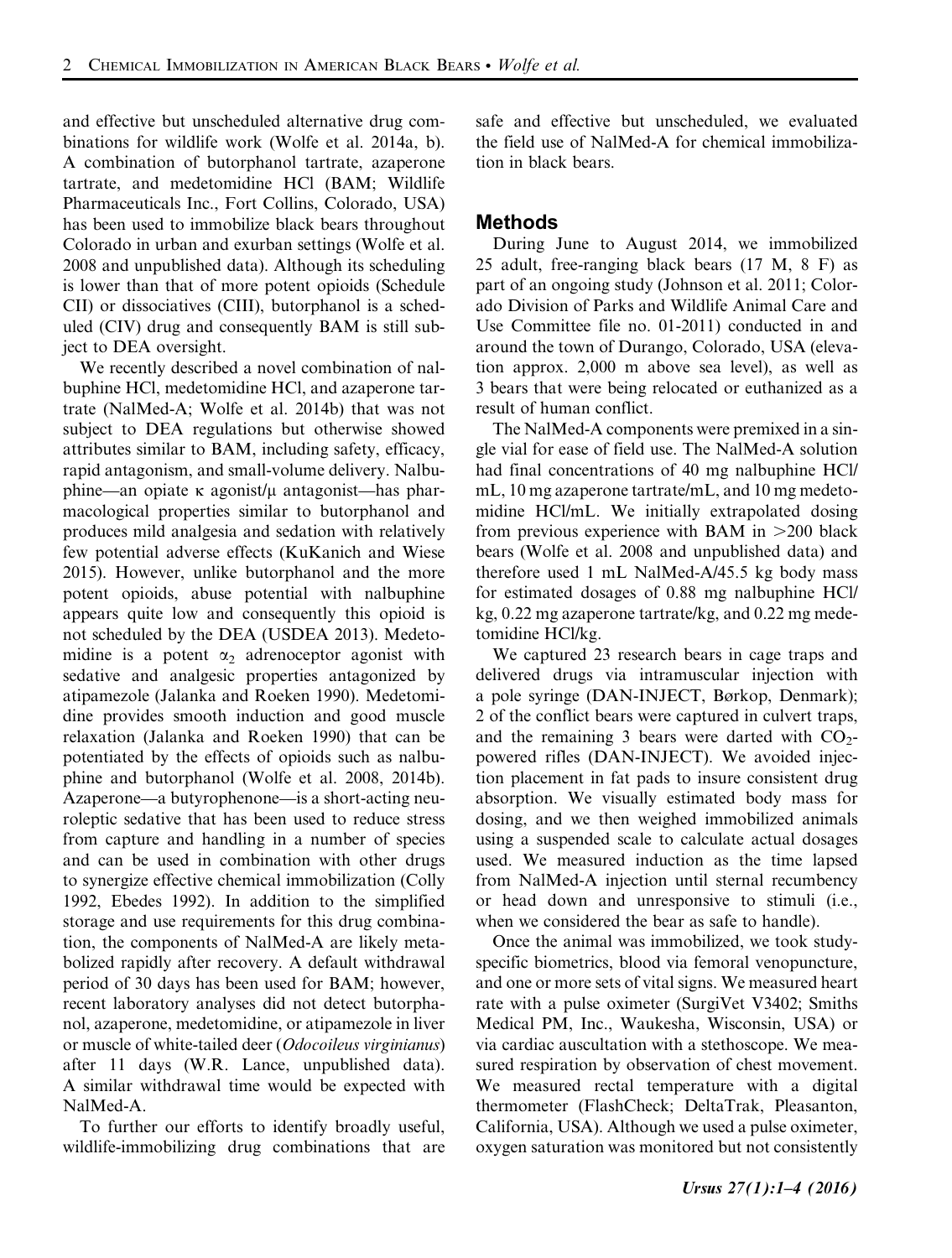recorded under field conditions, in part because we routinely supplemented oxygen at 2 L/minute with an intransal canula (Roscoe Medical, Strongsville, Ohio, USA) to assure  $SpO<sub>2</sub>$  remained  $\geq 90\%$ . We monitored vital rates approximately every 10 minutes throughout the handling period. We fitted 8 adult female bears with radiocollars, and we monitored their posthandling survival for  $\geq 6$  months (as part of the ongoing survival study). We marked the remaining bears with ear-tags or transponder tags so they could be identified if recaptured or encountered as a mortality. We antagonized medetomidine with intramuscular injection of atipamezole HCl (5 mg/mg medetomidine HCl; Wildlife Pharmaceuticals, Inc.). We measured reversal as time lapsed from atipamezole injection until the animal was able to stand. We used mixed-effect models to estimate mean vital rates throughout the handling period. The fixed effect was an intercept-only model (to estimate mean values) and the random effect was individual bear, accounting for repeated measurements of the same animal taken during the handling process. We fit models with the package lme4 (Bates et al. 2013) using Program R (version 3.0.2; R Development Core Team 2013).

### Results

All 28 black bears were successfully immobilized with the NalMed-A combination. The mean measured body mass of the bears was 66 kg (standard error  $[SE] = 5$ , range = 21–115 kg) and the mean volume delivered was 1.4 mL (SE =  $0.1$ ), equating to mean dosages of 0.8 mg/kg ( $SE = 0.3$ ) nalbuphine HCl, 0.2 mg/kg ( $SE = 0$ . 01) azaperone tartrate, and  $0.2 \text{ mg/kg}$  (SE = 0.01) medetomidine HCl. Mean induction was 16.2 minutes ( $n = 25$ , SE = 0.9, range  $= 10-26$  min). We considered quality of sedation to be good in all bears based on our ability to safely handle and sample the animals throughout the processing period ( $\bar{x}$  = 40 min, SE = 3, range = 18–67 min). Only 3 bears required a supplemental dose (one-quarter of original dose) of NalMed-A for complete immobilization.

Based on vital-rate measurements of 25 bears taken throughout the immobilization period, mean respiratory rate was 7 breaths/minute ( $SE < 1$ , range  $= 5-14$ ), mean heart rate was 40 beats/minute  $(SE = 2, range = 30-58)$ , and mean rectal temperature was  $38.3^{\circ}C$  (SE = 0.1, range =  $37.3-39.7^{\circ}C$ ). Mean reversal time was 19 minutes ( $n = 24$ , SE = 2, range  $= 7-36$  min) after administration of intramuscular atipamezole. Bears were ambulatory and responsive but calm on reversal because only medetomidine was antagonized and nalbuphine and azaperone were still on board. Except for the 2 bears that were euthanized because of conflicts, we observed no mortalities within 1 week after release, and survival of telemetered bears was equivalent to that of other bears monitored during the Durango study (H.E. Johnson, unpublished data).

### **Discussion**

Beneficial properties of NalMed-A as a chemical immobilization combination included low volume of delivery, good quality of sedation, and effective reversal. From our initial field assessments, NalMed-A appears to be an effective drug combination for immobilizing trapped or treed black bears. Moreover, in situations where use of scheduled drugs is precluded or unreasonably constrained by regulatory compliance, such as when used in the field by nonveterinary personnel, this combination offers the benefit of being unscheduled. Overall, the immobilization properties of NalMed-A in bears were similar to our experiences with BAM (Wolfe et al. 2008 and unpublished data). The concentration of NalMed-A allowed us to use a relatively low total drug volume for sedation  $\ll 2$  mL for most individuals) that could be easily delivered with either a pole syringe or dart. We regarded the quality of sedation as sufficient for safe handling and sampling (e.g., blood draw, ear tag, and radiocollar placement). Three bears required supplemental NalMed-A for adequate immobilization, likely because their mass was underestimated. Unlike dissociatives, this combination is reversible with atipamezole alone, providing a smooth recovery. Although not used with these bears, nalbuphine can be antagonized with naltrexone (0.6 mg/kg; Wildlife Pharmaceuticals, Inc.), which may speed the rate of recovery.

Bears immobilized with NalMed-A showed respiratory rate depression similar to that reported for other drug combinations (Caulkett and Cattet 1997, Wolfe et al. 2008, Kreeger et al. 2013). Consequently, we recommend using supplemental oxygen when immobilizing black bears with NalMed-A. In addition, care should be taken to give intramuscular injections because medetomidine HCl is lipophilic and absorption from fat pads will be slow. In order to maximize the effectiveness of NalMed-A (and BAM)